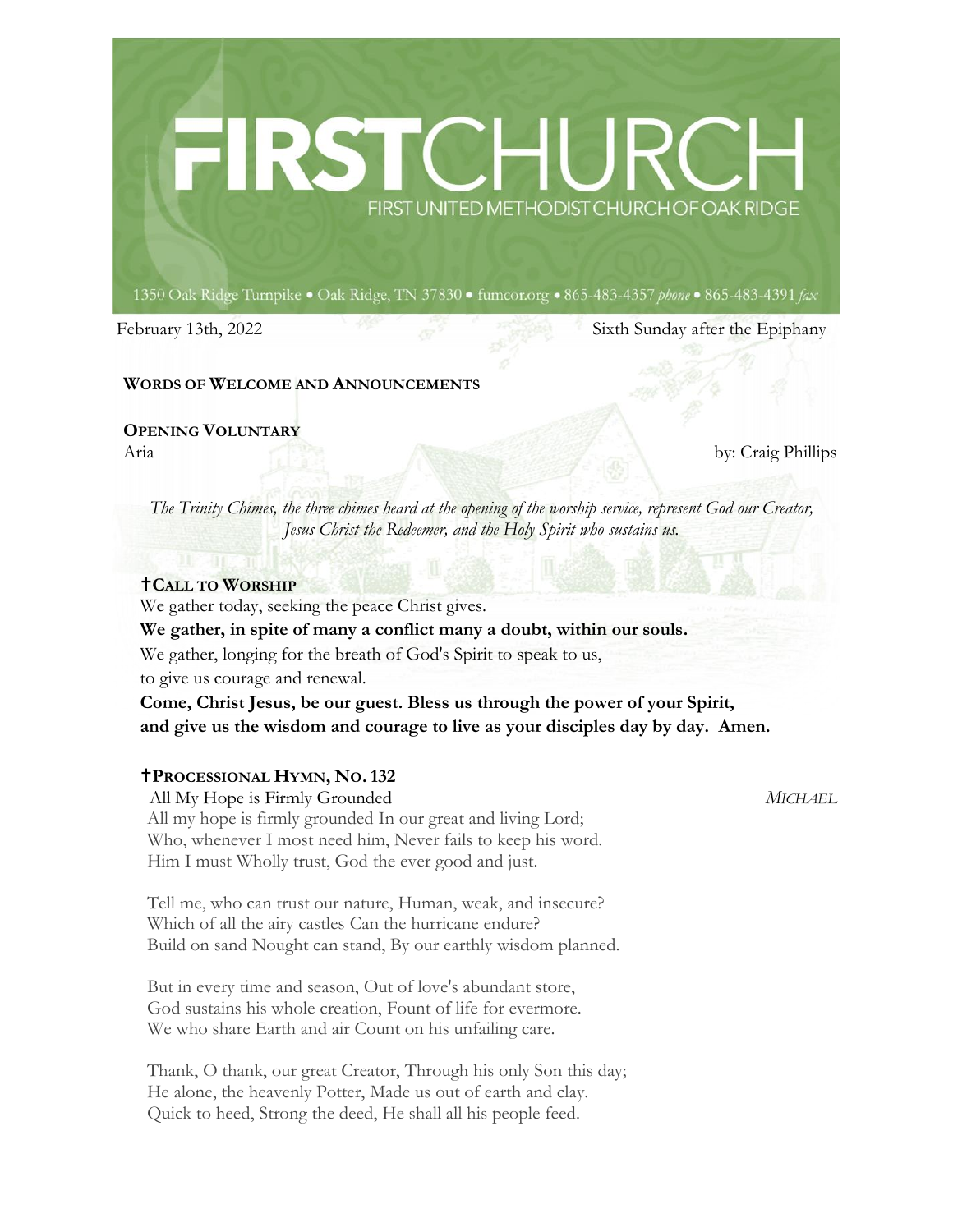**GLORIA IN EXCELSIS DEO** *TULANE*



### **CONFESSION AND PARDON**

**O God, our God, we confess that we have not always lived for you. You have invited us into new life, yet we have closed our eyes and ears and hearts against the invitation. You have shown us the way to love, yet we have chosen too often the path of uncaring. You have called us to the ministry of reconciliation, yet often we find ourselves tempted to turn away from others. You have challenged us to generosity, but many times we would rather keep to ourselves. You strive to teach us in love, and we stubbornly cling to our own self-concerned understandings. Enter our lives, God, once again. Release us from the bonds of self-centeredness. Create in us a renewed openness to your love, that we may share your love with others. Amen.**

### **ANTHEM**

My Spirit Longs for Thee by: Richard Shepherd My spirit longs for thee, within my troubled breast. Though I unworthy be of so divine a guest. Of so divine a guest unworthy though I be, yet has my heart no rest unless it come from thee. Unless it come from thee in vain I look around; in all that I can see, no rest is to be found. No rest is to be found but is thy blessed love: O let my wish be crowned and send it from above.

### **EPISTLE READING** JEREMIAH 17:5-10

Thus says the Lord: Cursed are those who trust in mere mortals and make mere flesh their strength, whose hearts turn away from the Lord. They shall be like a shrub in the desert, and shall not see when relief comes. They shall live in the parched places of the wilderness, in an uninhabited salt land. Blessed are those who trust in the Lord, whose trust is the Lord. They shall be like a tree planted by water, sending out its roots by the stream. It shall not fear when heat comes, and its leaves shall stay green; in the year of drought it is not anxious, and it does not cease to bear fruit. The heart is devious above all else; it is perverse— who can understand it? I the Lord test the mind and search the heart, to give to all according to their ways, according to the fruit of their doings.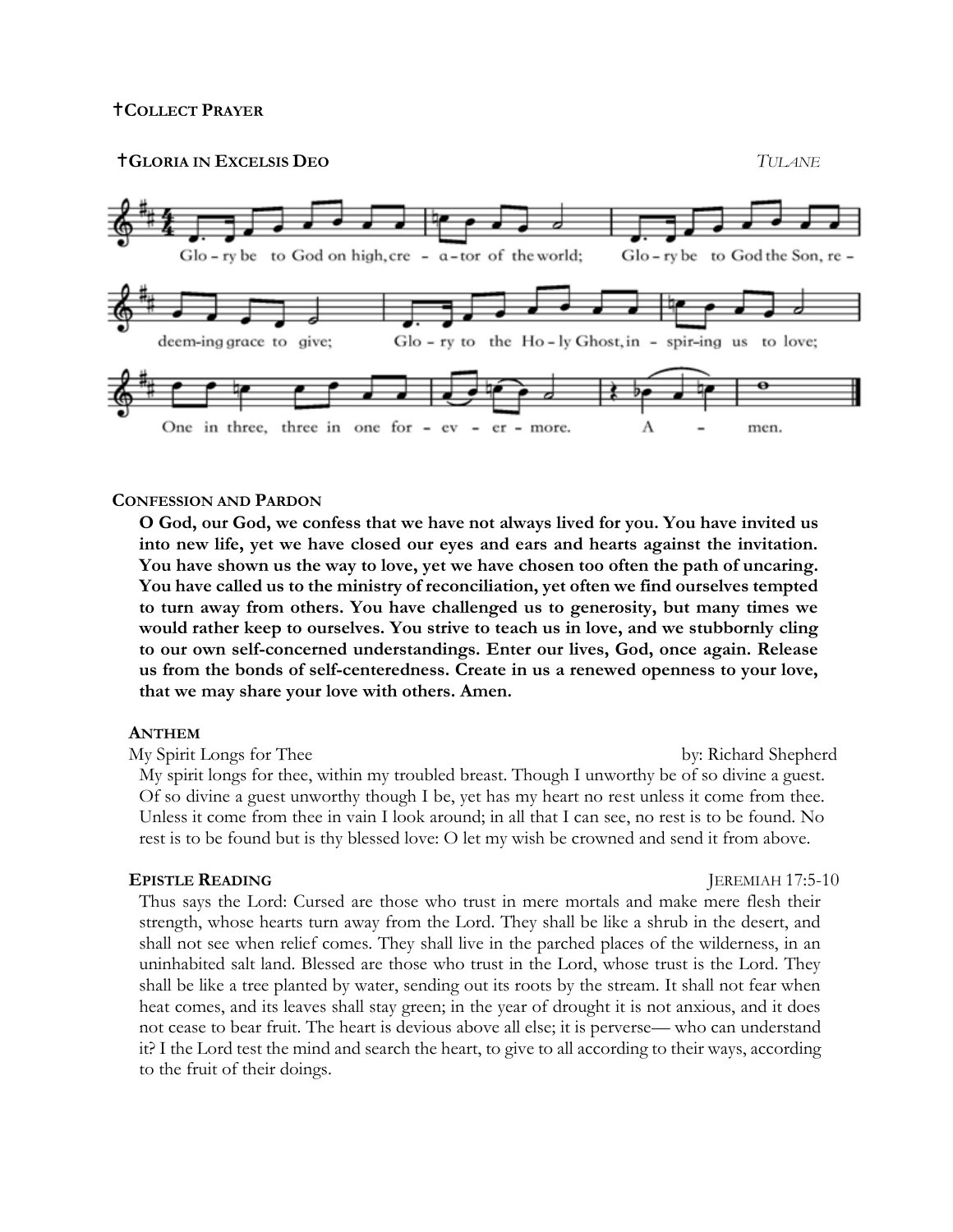### **THE GRADUAL** PSALM 1

Happy indeed are they who follow not the counsel of the wicked; Nor linger in the way of sinners nor sit in the company of scorners, But whose delight is the law of the Lord and who ponder God's law day and night. They are like a tree that is planted besides the flowing waters, that yields its fruit in due season and whose leaves shall never fade; and all that they do shall prosper. Not so are the wicked, not so! For they like winnowed chaff shall be driven away by the wind. When the wicked are judged they shall not stand, nor find room among those who are just; For the Lord guards the way of the just but the way of the wicked leads to doom.

# **GOSPEL READING** LUKE 6:17-26

He came down with them and stood on a level place, with a great crowd of his disciples and a great multitude of people from all Judea, Jerusalem, and the coast of Tyre and Sidon. They had come to hear him and to be healed of their diseases; and those who were troubled with unclean spirits were cured. And all in the crowd were trying to touch him, for power came out from him and healed all of them.

Then he looked up at his disciples and said: "Blessed are you who are poor, for yours is the kingdom of God. "Blessed are you who are hungry now, for you will be filled. "Blessed are you who weep now, for you will laugh. "Blessed are you when people hate you, and when they exclude you, revile you, and defame you on account of the Son of Man. Rejoice in that day and leap for joy, for surely your reward is great in heaven; for that is what their ancestors did to the prophets. "But woe to you who are rich, for you have received your consolation. "Woe to you who are full now, for you will be hungry. "Woe to you who are laughing now, for you will mourn and weep. "Woe to you when all speak well of you, for that is what their ancestors did to the false prophets.

# **HYMN OF PREPARATION, NO. 598**

O Word of God Incarnate *MUNICH*

O Word of God incarnate, O Wisdom from on high, O Truth unchanged, unchanging, O Light of our dark sky: we praise you for the radiance that from the hallowed page, a lantern to our footsteps, shines on from age to age.

The church from you, our Savior, received the gift divine, and still that light is lifted o'er all the earth to shine. It is the sacred vessel where gems of truth are stored; it is the heaven-drawn picture of Christ, the living Word.

The Scripture is a banner before God's host unfurled; it is a shining beacon above the darkling world. It is the chart and compass that o'er life's surging tide, mid mists and rocks and quicksands, to you, O Christ, will guide.

O make your church, dear Savior, a lamp of purest gold, to bear before the nations your true light as of old. O teach your wandering pilgrims by this their path to trace, till, clouds and darkness ended, they see you face to face.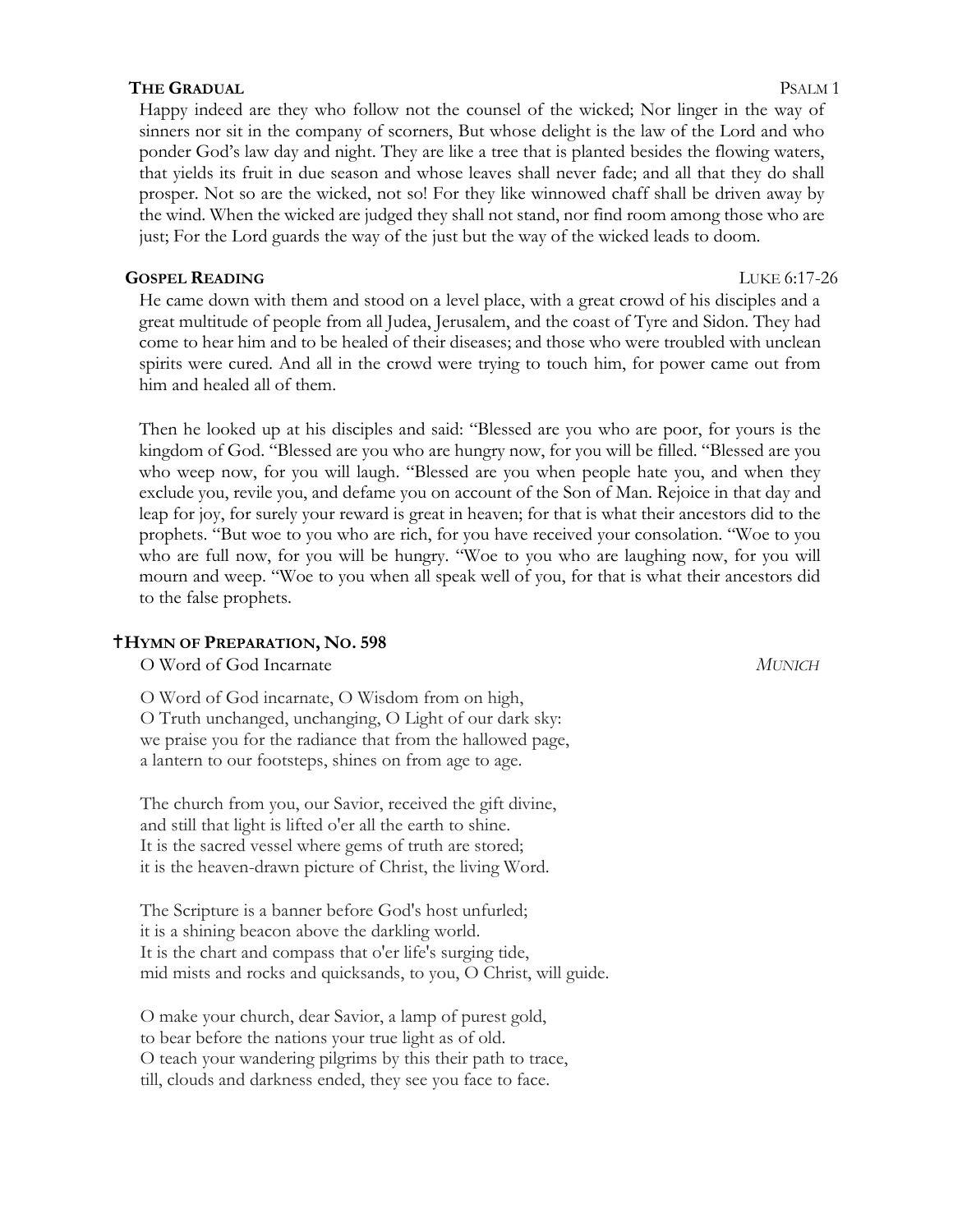### **PRAYERS OF THE CHURCH**

### **THE LORD'S PRAYER**

**Our Father, who art in heaven, hallowed be thy name. Thy kingdom come, thy will be done on earth as it is in heaven. Give us this day our daily bread. And forgive us our trespasses, as we forgive those who trespass against us. And lead us not into temptation, but deliver us from evil. For thine is the kingdom, and the power, and the glory, forever. Amen.**

| <b>OFFERTORY</b>                                                                                                                                                                                                                                                                             |                           |
|----------------------------------------------------------------------------------------------------------------------------------------------------------------------------------------------------------------------------------------------------------------------------------------------|---------------------------|
| If Thou Wilt Only Let God Guide Thee                                                                                                                                                                                                                                                         | arr. by: Craig Phillips   |
| <b>TDOXOLOGY, NO. 94</b><br>Praise God, from whom all blessings flow;<br>Praise God, all creatures here below: Alleluia! Alleluia!<br>Praise God, the source of all our gifts!<br>Praise Jesus Christ, whose power uplifts!<br>Praise the Spirit, Holy Spirit! Alleluia! Alleluia! Alleluia! | <b>LASST UNS ERFREUEN</b> |
| <b><i>THYMN OF DISCIPLESHIP</i></b><br>I Want a Principle Within                                                                                                                                                                                                                             | <b>FOREST GREEN</b>       |
| I want a principle within of watchful, godly fear,<br>a sensibility of sin, a pain to feel it near.<br>I want the first approach to feel of pride or wrong desire,<br>to catch the wandering of my will, and quench the kindling fire.                                                       |                           |
| From thee that I no more may stray, no more thy goodness grieve,<br>grant me the filial awe, I pray, the tender conscience give.<br>Quick as the apple of an eye, O God, my conscience make;<br>awake my soul when sin is nigh, and keep it still awake.                                     |                           |
| Almighty God of truth and love, to me thy power impart;<br>the mountain from my soul remove, the hardness from my heart.<br>O may the least omission pain my reawakened soul,<br>and drive me to that blood again, which makes the wounded whole.                                            |                           |
| <b>TBENEDICTION</b>                                                                                                                                                                                                                                                                          |                           |

 **CLOSING VOLUNTARY**  Praise to the Lord, the Almighty arr. by: Craig Phillips